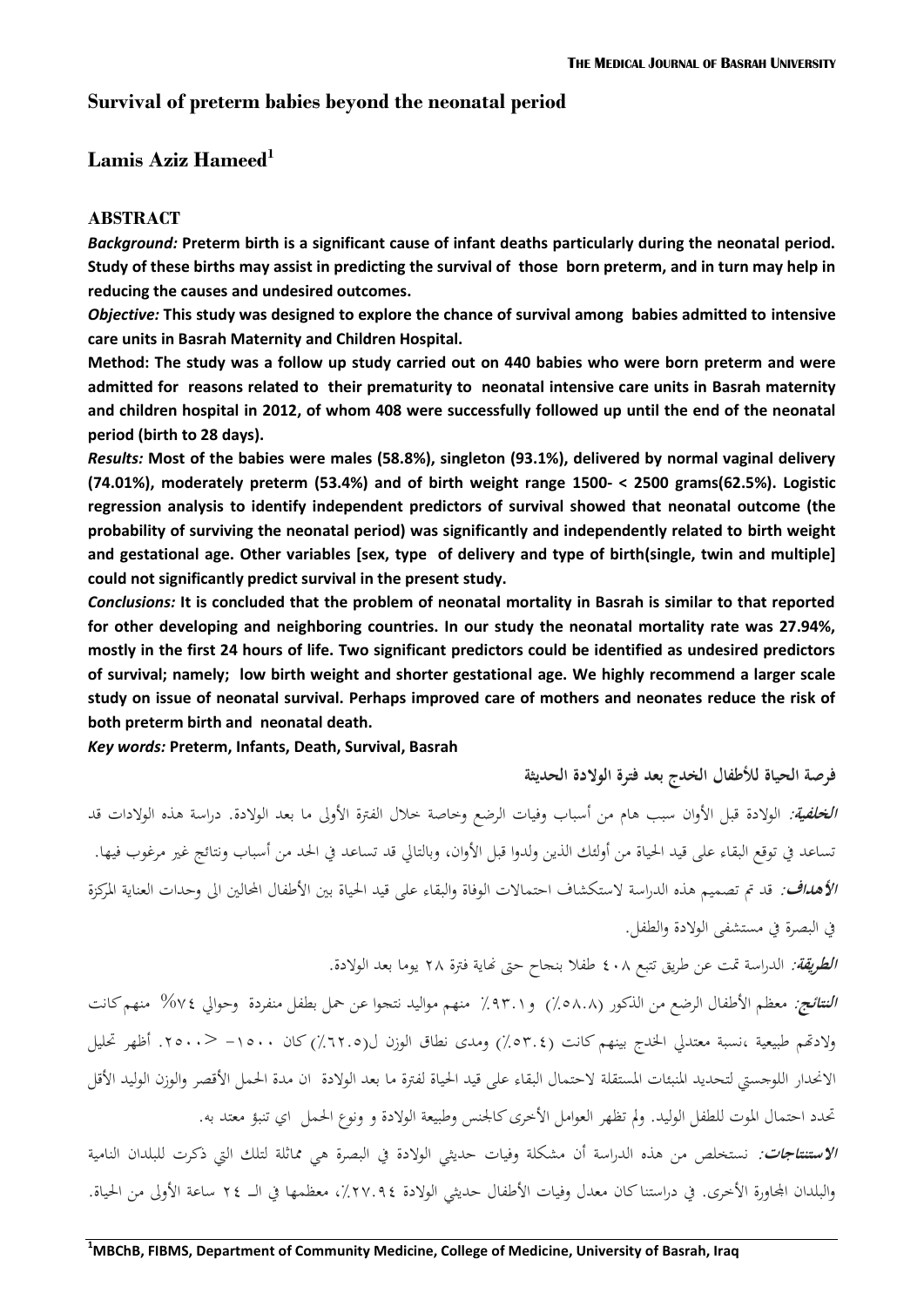ميكن التعرف على عاملني اثنني للتوقع بقلة احتمالية بقاء ادلواليد اخلدج على قيد احلياة ألكثر من 84 يوما بعد الوالدة وىي: اخنفاض الوزن عند الوالدة وقصر عمر احلمل. وحنن نوصي بشدة على إجراء دراسة على نطاق أوسع حول مسألة بقاء األطفال اخلدج حديثي الوالدة على قيد احلياة، وضرورة الًتكيز على أمهية الرعاية احملسنة لألمهات وحديثي الوالدة من اجل تقليل خطر الوفاة على الرضع حديثي الوالدة ادلولودين والدة مبكرة.

**الكلمات المفتاحية:** اخلدج والرضع، ادلوت، البقاء على قيد احلياة، البصرة

#### **INTRODUCTION**

reterm birth (PTB) refers to the birth of a baby of less than 37 weeks gestational age**. [1]** It is further classified into three The Theodocation<br>reterm birth (PTB) refers to the birth of<br>a baby of less than 37 weeks gestational<br>age.<sup>[1]</sup> It is further classified into three<br>main sub- categories: extremely preterm (< 28 weeks), very preterm  $(28 \text{ to } < 32 \text{ weeks})$ , and moderate to late preterm  $(32 \text{ to } < 37 \text{ weeks})$ with average frequencies of 85%, 10% and 5%, respectively.**[1-3]** With corresponding birth weight of  $\langle 2500 \text{ g}, \langle 1500 \text{ g} \rangle$  and  $\langle 1000 \text{ gm} \rangle$  in that order.[**4]** The cause for preterm birth in many situations is unknown; many factors appear to be associated with the development of preterm birth, making the reduction of preterm birth a challenging proposition. Premature birth, commonly used as a synonym for preterm birth, refers to the birth of a baby before the developing organs are mature enough to allow normal postnatal survival. These infants are at greater risk for short and long term complications, including disabilities and impediments in growth and mental  $development.$ <sup>[5]</sup> Despite major preventive efforts, the incidence of PTB has remained constant at about 5–10% of live births in most countries over the past two decades**. [5,6]**  Significant progress has been made in the care of preterm infants, but not in reducing the prevalence of preterm birth**, [7]** which remained a major cause of neonatal mortality in developed countries.**[1]** High survival among preterm infants may be achieved through reduction of the risk of preterm birth and high quality care immediately after birth. One measure to help reduce the risk of preterm birth is the use of drugs to accelerate maturation of the fetus. [**8]**  Pre-term birth (PTB) is a major determinant of neonatal mortality, morbidity and childhood

disability. More than a third of infant deaths are related to preterm births**. [9,10]** They have an increased risk of death in the first year of life (infant mortality), with most of that occurring in the first month of life (neonatal mortality). $[4]$ Worldwide, prematurity accounts for 10% of neonatal mortality, or around 500,000 deaths per year.[**8]** In the U.S. where many infections and other causes of neonatal death have been markedly reduced, prematurity is the leading cause of neonatal mortality at 25%.[**11]**  Prematurely born infants are also at greater risk for having subsequent serious chronic health problems like mental retardation, learning and behavioral problems, cerebral palsy, lung problems, vision and hearing loss, diabetes, high blood pressure, and heart disease. [**4]** The earliest gestational age at which the infant has at least a 50% chance of survival is referred to as the limit of viability. As care in the neonatal intensive care units has improved over the last 40 years, viability limit has been reduced to approximately 24 weeks. [**12,13**] Rare survivors have been documented as early as 21 weeks. [**7**] Evidence from local studies in Basrah suggest a high risk of infant deaths during neonatal care. **[14,15]** This study attempts to explore the chance of survival among preterm births.

#### **PATIENTS AND METHODS**

This is a prospective follow up study involving 440 preterm neonates who were admitted to the neonatal intensive care units in Basrah Maternity and Children Hospital in 2012. Parents were informed about the study objectives and their neonates were included after giving a verbal consent to take part. None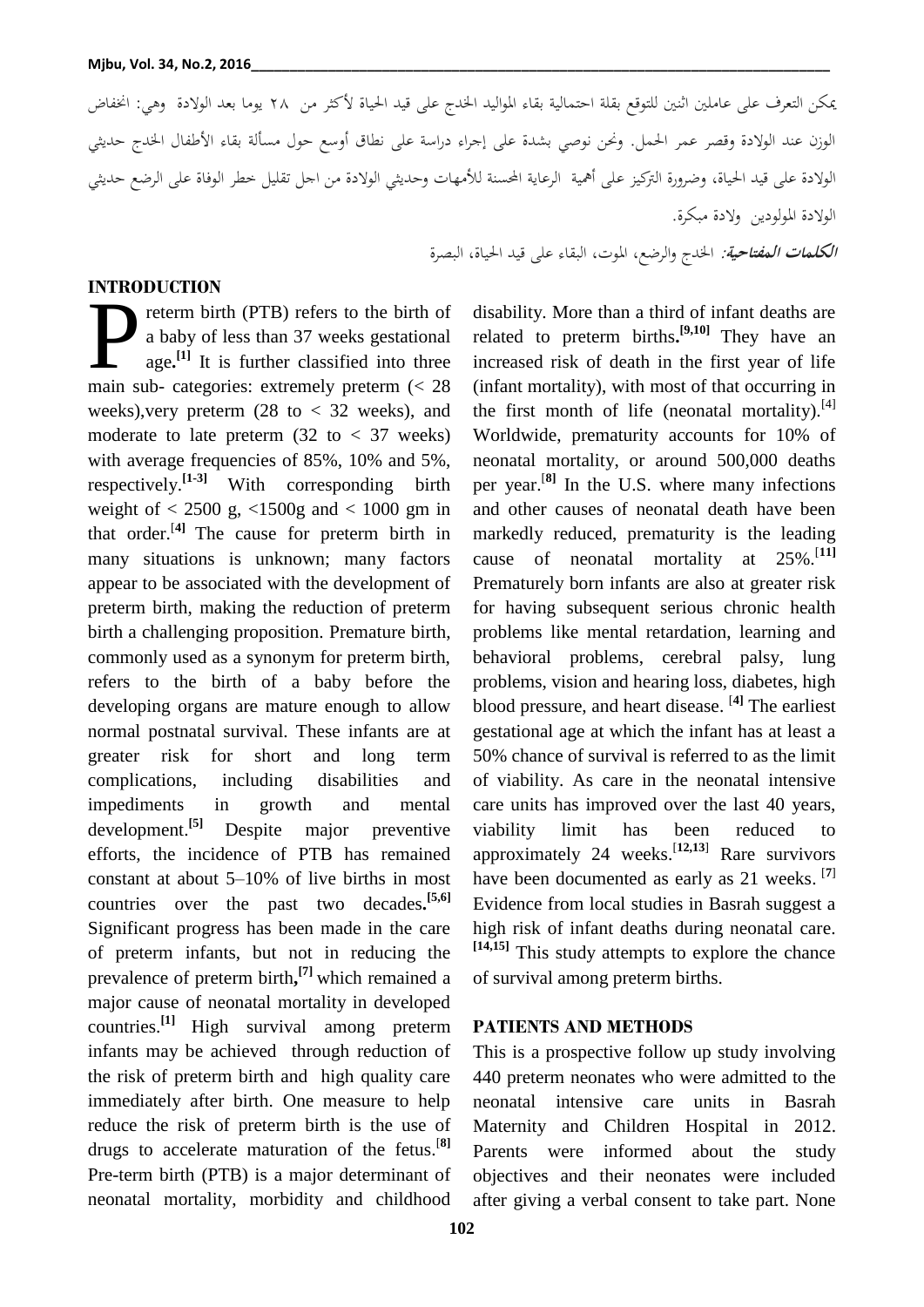refused to participate, giving an overall response rate of 100%. A special questionnaire form was prepared for the purpose of data collection for this study. The data were collected by direct interview of the mothers, in addition some of the data were derived from the case sheet of each neonate included in the study. After discharge and in order to determine the state of these babies (alive or dead), the neonates were followed up to the end of the neonatal period. For follow up of the neonates, telephone number for one of the parents was taken and the answers about the state of these babies were obtained through telephone calls. Overall 32 neonates were lost to follow up leaving 408 neonates to be included in the study. For this report, preterm birth was defined as a live birth occurring at 17-36 completed weeks of gestation and the studied babies were subgrouped:

- **1. According to weeks of gestation as moderately preterm (32- < 37 weeks), very preterm (28- < 32 weeks), extremely preterm (< 28 weeks).**
- **2. According to their birth weight as low birth weight weighing less than 2,500 g, very low birth weight (< 1,500 g), extremely low birth weight < 1,000 g) and babies weighing 2,500 g or more. Statistical**

| Mjbu, Vol. 34, No.2, 2016 |  |
|---------------------------|--|
|---------------------------|--|

**package for social science (SPSS) version 20 was used for the analysis of data. Chi-square test, Fischer's exact test, and logistic regression analysis were used for statistical analysis. P value of less than 0.05 was considered to be significant.**

#### **RESULTS**

A total of 408 preterm babies were included in the study. Out of them 240 (58.8%) were males and 168 (41.2%) were females. About 93.1% were singleton births, and 6.9% were multiple births. The delivery was normal vaginal delivery in 74%, caesarean section in (25%), assisted vaginal delivery in (1%). The gestational age for the studied group ranged between 17-36 weeks of gestation with a mean of  $35.3 \pm 3.05$  weeks. More than half (53.4%) were in the gestational age group of  $32 - < 37$  weeks, 32.4 % were in the gestational age group  $28 - < 32$ , 14.2% were extremely preterm. (Table-1.d) The birth weight ranged between 280-3600 grams, more than a half (65.0%) of the studied babies had low birth weight (< 2500 grams). More than one fifth (22.3%) had birth weight (<1500 grams), and only  $(5.6\%)$  were weighing  $\lt$  1000 grams at birth. Of the studied babies 7.1% had optimal birth weight (2500-3600 grams). (Table-1)

| <b>VARIABLE</b>                  | NO. | $\frac{0}{0}$ |  |  |
|----------------------------------|-----|---------------|--|--|
| <b>Sex</b>                       |     |               |  |  |
| Male                             | 240 | 58.8          |  |  |
| Female                           | 168 | 41.2          |  |  |
| Type of birth                    |     |               |  |  |
| <b>Single</b>                    | 380 | 93.1          |  |  |
| <b>Multiple</b>                  | 28  | 6.9           |  |  |
| <b>Type of Delivery</b>          |     |               |  |  |
| <b>Normal Vaginal Delivery</b>   | 302 | 74.0          |  |  |
| Caesarean                        | 102 | 25.0          |  |  |
| <b>Assisted vaginal delivery</b> | 4   | 1.0           |  |  |
| <b>Gestational age(weeks)</b>    |     |               |  |  |
| $32 - 37$                        | 218 | 53.4          |  |  |
| $28 - 32$                        | 132 | 32.4          |  |  |
| $28$                             | 58  | 14.2          |  |  |
| <b>Birth Weight(gms)</b>         |     |               |  |  |
| < 1000                           | 22  | 5.4           |  |  |
| 1000 to $< 1500$                 | 92  | 22.5          |  |  |
| 1500 to $< 2500$                 | 255 | 62.5          |  |  |
| $\geq$ 2500                      | 39  | 9.6           |  |  |
| <b>Total</b>                     | 408 | 100.0         |  |  |

**Table 1. Characteristic of the studied births**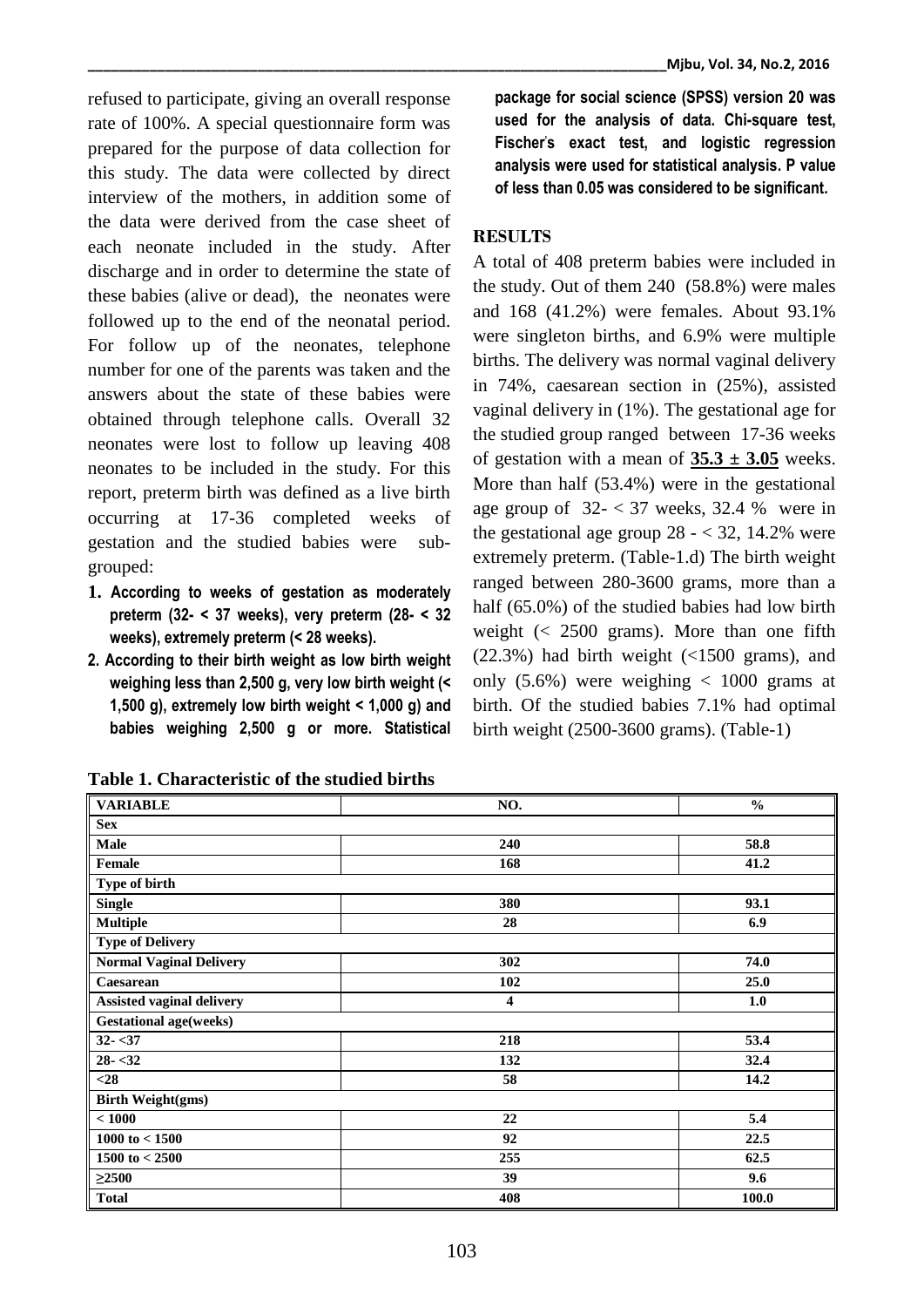At the end of the follow up period (Table-2), 294(72.1%) of the studied births were alive, and the remaining 114 died during the neonatal period giving a neonatal mortality rate of 27.9%.

## **Table 2. The distribution of study population by outcome after 28 days**

| Outcome after 28 days | <b>Frequency</b> | Percent |
|-----------------------|------------------|---------|
| Alive                 | 294              | 72.1    |
| <b>Died</b>           | 114              | 27.9    |
| <b>Total</b>          | 408              | 100.0   |

Deaths within the first 24 hours contributed to 66.7% of all preterm deaths, 28.8% of these deaths were from  $2<sup>nd</sup>$  -7<sup>th</sup> day; that is early neonatal mortality contribute to 95% of the overall mortality and the late neonatal mortality (death occurred at the age of 8-28 days contribute to only 5.3%. (Table-3).

## **Table 3. The distribution of neonatal deaths according to the time of death**

| Time of death                  | No. | $\frac{0}{0}$ |
|--------------------------------|-----|---------------|
| Within the first day           | 76  | 66.7          |
| $2nd - 7th$ day                | 32  | 28.0          |
| $8^{th}$ -28 <sup>th</sup> day | 6   | 5.3           |
| <b>Total</b>                   | 114 | 100%          |

In order to determine the independent effect of variables on the outcome of admitted preterm neonates, a logistic regression analysis was carried out. The results indicate that neonatal outcome (the probability of surviving the neonatal period) was significantly and independently related to birth weight and gestational age Other variables (sex, Type of delivery and type of birth) could not significantly predict survival in the present study. (Table-4)

**Table 4. The main predictors of neonatal outcome.**

| <b>Independent variables</b>         | в        | P. Value |
|--------------------------------------|----------|----------|
| A. Significant predictors            |          |          |
| 1. Birth weight                      | 0.000    | 0.001    |
| 2. Gestational age at delivery       | $-0.027$ | 0.010    |
| <b>B.</b> Non significant predictors |          |          |
| 1. $Sex$                             | 0.008    | 0.854    |
| 2. Type of delivery                  | $-0.064$ | 0.142    |
| 3. Type of birth                     | 0.062    | 0.335    |

#### **DISCUSSION**

Pre-term birth (PTB) is a major determinant of neonatal mortality, morbidity and childhood disability and it remains one of the most serious neonatal problems with further long term squeals.<sup>[16]</sup> In Iraq the under-5 mortality (per 1000 live births) in 2004 was 38 for males 31 for females and 34 for both sexes, 54% were attributed to neonatal causes of which the main resulted from preterm births.<sup>[17,18]</sup> The shorter the term of pregnancy, the greater the risks of mortality and morbidity for the baby primarily due to the related conditions. <sup>[1]</sup> An estimated 15 million babies are born too early every year. That is more than 1 in 10 babies. Almost 1 million children die each year due to complications of preterm birth.  $\left[1\right]$  Shorter gestational age and low birth weight were the two significant predictors of neonatal death and lower chance of survival. This result agrees with the results reported in the United States where 25% of neonatal deaths were related to preterm births<sup>[18,19]</sup> Preterm birth affected about 1 of every 10 infants born in the United States in 2014. [20] In Europe and many developed countries the preterm birth rate is generally 5–9%, by gestational age, 5% of preterm births occur at less than 28 weeks (extreme prematurity), 15% at 28–31 weeks (severe prematurity), 20% at 32–33 weeks (moderate prematurity), and 60– 70% at 34-36 weeks (late preterm).<sup>[5]</sup> For babies born extremely early, new research shows that other factors aside from the baby's gestational age may affect their odds of survival if given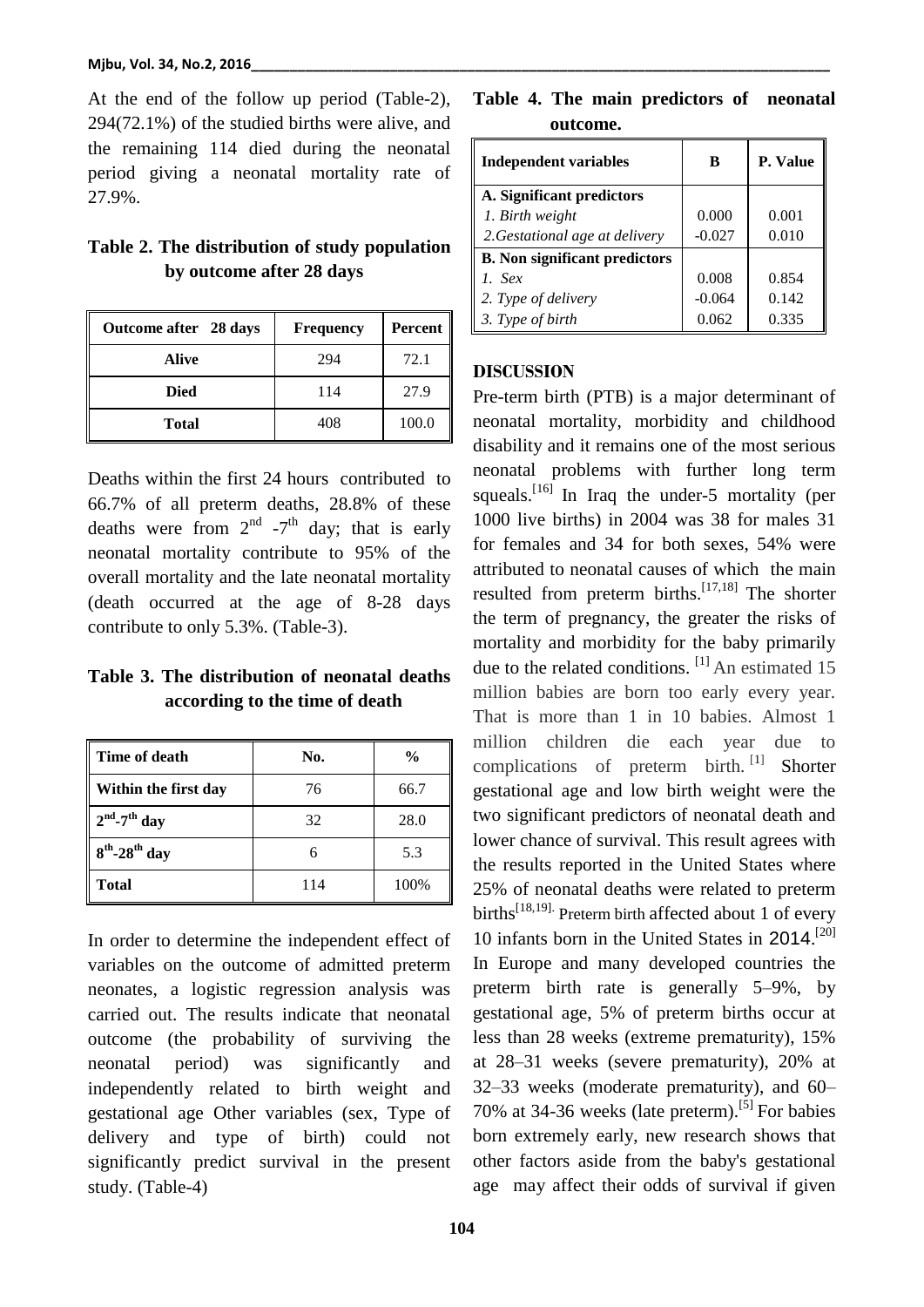intensive care. The researchers tracked the babies from birth up to 22 months. Among babies who got intensive care, survival rates were better for girls, and for babies born in singleton as compared to multiple pregnancies, and for longer gestational age.<sup>[21,22]</sup> In the present study apart from shorter gestational age and lower birth weight, other factors (type of birth, type of delivery and sex of the baby were not determinants of death or survival). A study in the UK about the survival of very premature babies, survival rates increased from 53% in 2006 to 80% in 2011.Survival increases by 9.5% for each week the baby stays in the womb if the baby is born at around 23 weeks, and 16% per week if the baby is born at around 25 weeks. Improving survival at lower gestations and weight makes it challenging for health professionals.<sup>[23,24]</sup> The National Institutes of Health's study identified three additional factors contributing to survival: being female, being a single birth and being born to a mother dosed with corticosteroids to encourage fetal lung development.<sup>[25]</sup> The results of this study are similar to the first predictors "gestational age at birth and birth weight", but not to the other three. Methodological issues and sample size could account for the difference in these results. As weight is easier to determine than gestational age, the World Health Organization tracks rates of low birth weight  $\approx 2,500$  grams), which occurred in 16.5 percent of births in less developed regions in 2000. It is estimated that one-third of these low birth weight deliveries are due to preterm delivery. Weight generally correlates to gestational age, and both correlates to survival.<sup>[26]</sup> Globally, more than one in 10 infants are born preterm and 70% of them are born with a LBW; both of these rates are increasing.[\[27](https://www.ncbi.nlm.nih.gov/pmc/articles/PMC4450779/#b20-squmj1502-e177-183)] According to the report of a joint study from UNICEF and the WHO, which investigated global, regional and countryspecific LBW rates in 2000, more than 20 million infants around the world (16% of total births) were born with LBW and approximately 95% of these infants were born in developing

countries.[28] However, these numbers are mainly based on births that occurred in healthcare facilities and have been recorded officially. As more than half the number of babies born in the developing world are not weighed, since they are born outside health facilities, the actual number could be double this official statistic. [28]

It is concluded that the problem of neonatal mortality in Basrah is similar to that reported for other developing and neighboring countries. In this study the neonatal mortality rate was 27.9%, mostly in the first 24 hours of life. Two significant predictors could be identified as undesired predictors of survival; namely; low birth weight and shorter gestational age. We highly recommend a larger scale study on the issue of neonatal survival. Perhaps improved care of mothers and neonates reduce the risk of both preterm birth and neonatal death.

### **REFERENCES**

- **1. World Health Organization. ["Preterm birth Fact](http://www.who.int/mediacentre/factsheets/fs363/en/)  [sheet N°363"](http://www.who.int/mediacentre/factsheets/fs363/en/) 2014. Available from** *who.int***. Retrieved 6 Mar2015. Available from [http://www.who.int/mediacentre/factsheets/fs36](http://www.who.int/mediacentre/factsheets/fs363/en) [3/en.](http://www.who.int/mediacentre/factsheets/fs363/en) Accessed on 6/11/2016**
- **2. Lawn JE, Gravett MG, Nunes TM, Rubens CE, Stanton C. Global report on preterm birth and stillbirth (1 of 7): definitions, description of the burden and opportunities to improve data. BMC pregnancy and childbirth 2010; 10 (Suppl 1), S1.**
- **3. Preterm birth: a global health [priority.](http://www.sciencedirect.com/science/article/pii/S0140673612608575) The Lancet 2012;379(9832), 9–15.**
- **4. March of Dimes. 2010 Premature Births Report**  Card. Available from: **[www.marchofdimes.com/padmap.html.](http://www.marchofdimes.com/padmap.html) Marchofdimes.com. 2016 (accessed on 5 October 2016).**
- **5. Goldenberg RL, Culhane JF, Iams JD, Romero R. Epidemiology and causes of preterm birth. The Lancet 2008;371 (9606): 75–78.**
- **6. Centers for Disease Control and Prevention; CDC 24/7. Preterm Birth. Available from [http://www.cdc.gov/reproductivehealth/materna](http://www.cdc.gov/reproductivehealth/maternalinfanthealth/pretermbirth.htm) [linfanthealth/pretermbirth.htm.](http://www.cdc.gov/reproductivehealth/maternalinfanthealth/pretermbirth.htm)**
- **7. Accessed on 2 December 2015 Howson PC, Kinney MV, McDougall L, Kawn JE. Preterm**